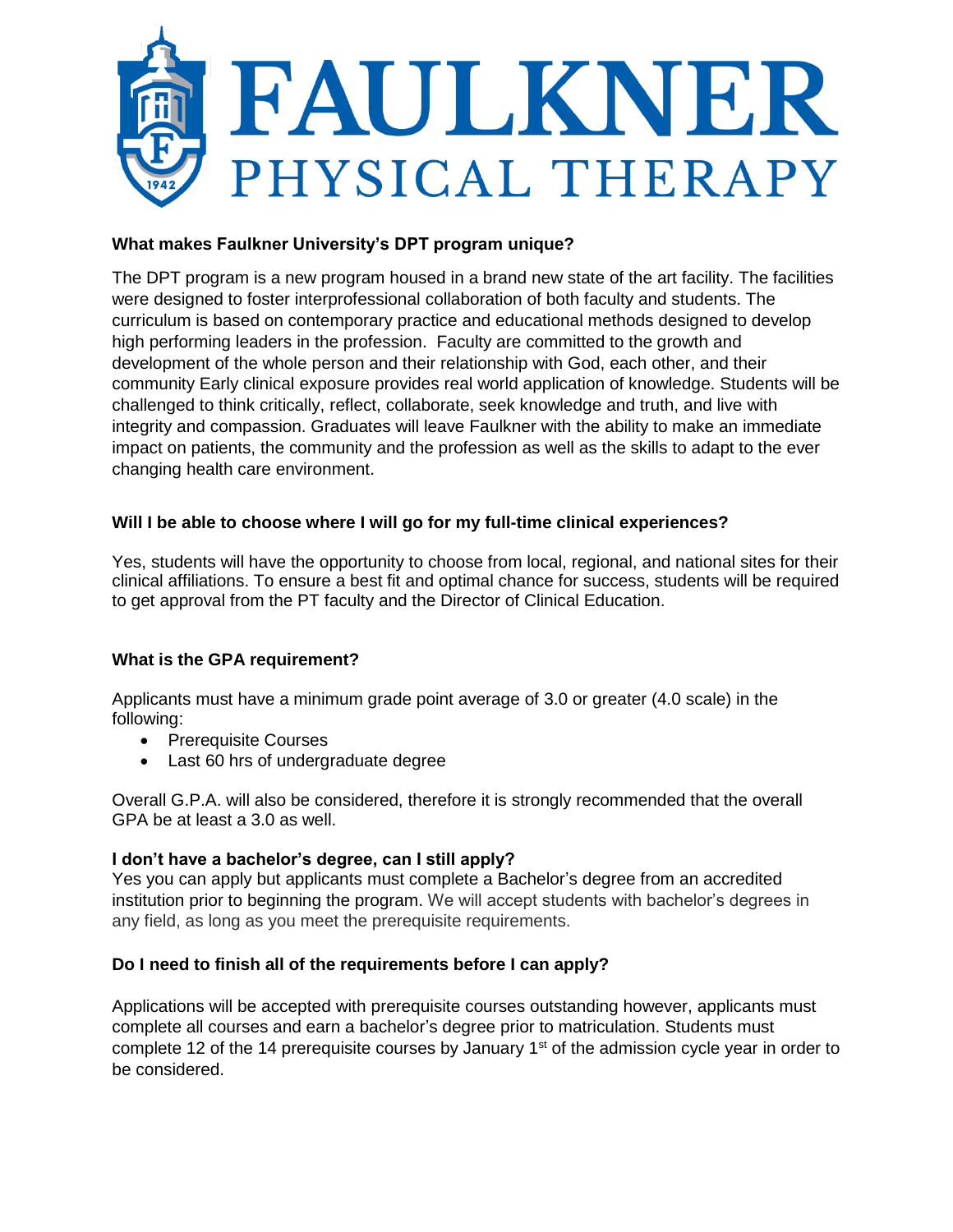### **What if I took my courses a long time ago?**

All science courses must be taken within 10 years of the admission cycle year. Credit for courses older than 10 years may be made through validation by examination or other appropriate mechanism. All courses must also be from an accredited institution.

### **I got a "C" in a prerequisite course, should I retake it?**

Repeating a course is allowed, however, the grades will be averaged and only the first retake will be used. Additional retakes will not be considered. If you choose to retake a course, it is strongly suggested that you only do so if you feel confident you can improve your grade. Remember that if you are able to earn an A in the course, the A will be averaged with the C. So your grade will be recorded as a B.

### **What if I did better in an upper level course, can I substitute that grade instead?**

In situations where students went above the prerequisite course requirement, the highest grade earned will be utilized to calculate prerequisite GPA. Ex. If an applicant earned a C in general chemistry, but an A in organic chemistry, the A will be used for the chemistry grade.

### **Do you have a required minimum GRE score?**

No we do not. Since the GRE is a standardized test, it can be a strong predictor of success in passing the licensure exam (NPTE), which is also a standardized test. Therefore, higher GRE scores are considered when we rank applicants and make selections for interviews. If applicants have taken the GRE more than one time, we only consider the highest scores earned.

#### **[Do you have a preference for Alabama applicants?](https://www.briarcliff.edu/doctor-of-physical-therapy/frequently-asked-questions/#Iowa)**

No. We do not have an in-state preference. Because we are a private institution, we do not take applicants' state of residence into consideration when making acceptance offers.

## **Do you have a preference for Faulkner University applicants?**

Yes. We give preference to Faulkner University applicants, as well as applicants who are Church of Christ members. However, we strongly encourage students from all universities and backgrounds to apply.

#### **When is your application deadline?**

December 15<sup>th</sup>, 2021. All applications must be complete and verified by the deadline to be considered.

#### **How many students are accepted into the DPT program each year?**

Our program will accept a maximum of 50 students each year.